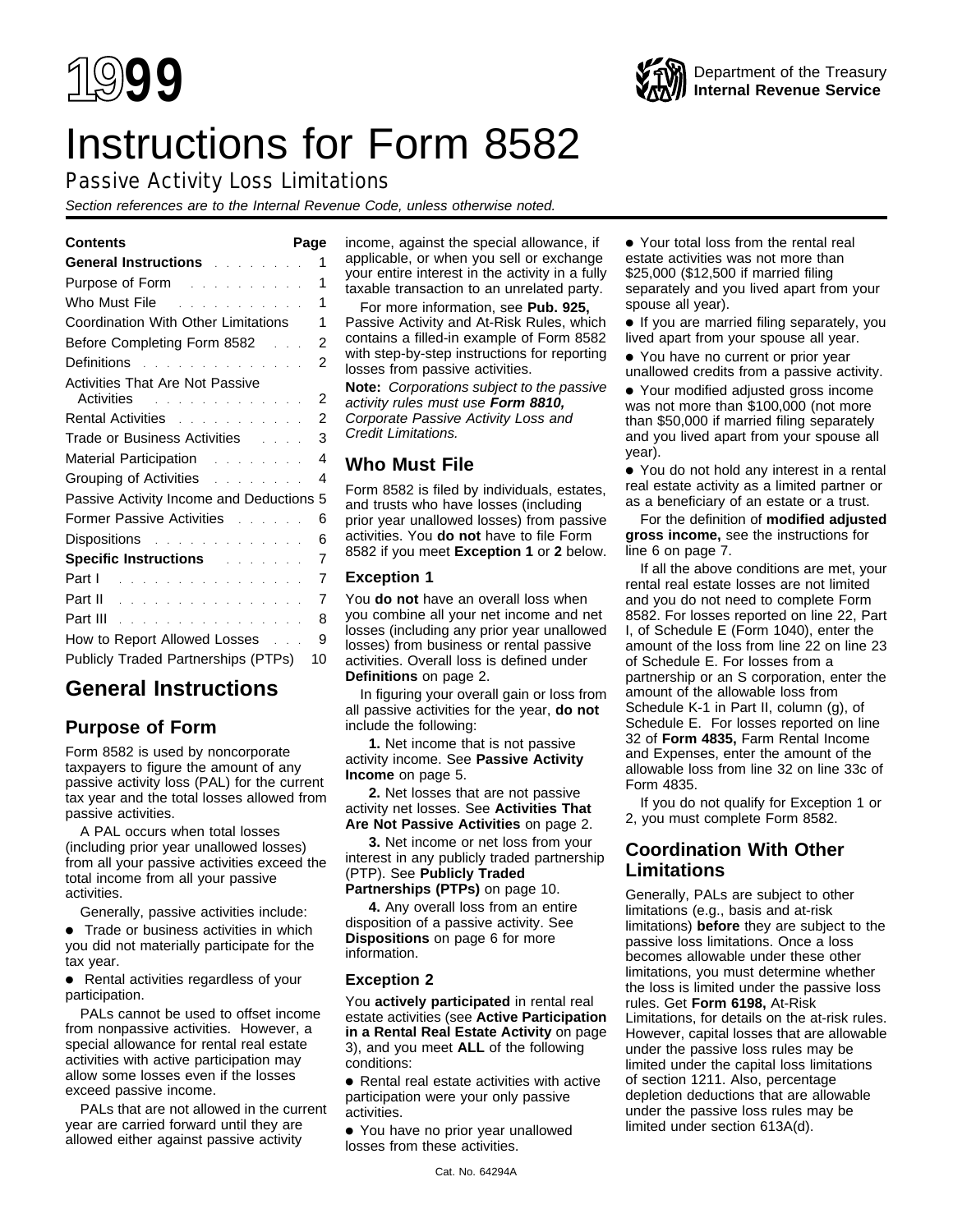# **Before Completing Form 8582**

To see if your activity is treated as a passive activity, read:

● **Trade or Business Activities** if your activity is a trade or business activity (page 3).

● **Rental Activities** if your activity is the renting of tangible property (below).

● **Material Participation** (page 4).

● **Grouping of Activities** (page 4). To see how to treat income and deductions from your activity, read:

# ● **Passive Activity Income and Deductions, Former Passive Activities,** and **Dispositions** (pages 5 and 6).

To see how to enter income and losses on Form 8582, read the instructions for Worksheets 1 and 2 (page 7).

# **Definitions**

Except as otherwise indicated, the following terms in these instructions are defined as shown below.

**Net income** means the excess of current year income over current year deductions from the activity. This includes any current year gains or losses from the disposition of assets or an interest in the activity.

**Net loss** means the excess of current year deductions over current year income from the activity. This includes any current year gains or losses from the disposition of assets or an interest in the activity.

**Overall gain** means the excess of the "net income" from the activity over the prior year unallowed losses from the activity.

**Overall loss** means the excess of the prior year unallowed losses from the activity over the "net income" from the activity or the prior year unallowed losses from the activity plus the "net loss" from the activity.

**Prior year unallowed losses** means the losses from an activity that were disallowed under the PAL limitations in a prior year and carried forward to the tax year under section 469(b). See Regulations section 1.469-1(f)(4) and Pub. 925.

# **Activities That Are Not Passive Activities**

The following are **not** passive activities:

**1.** Trade or business activities in which you materially participated for the tax year.

**2.** Any rental real estate activity in which you materially participated, if you were a "real estate professional" for the tax year. You were a real estate professional only if:

**a.** More than half of the personal services you performed in trades or

businesses were performed in real property trades or businesses in which you materially participated, **and**

**b.** You performed more than 750 hours of services in real property trades or businesses in which you materially participated.

For purposes of this rule, each interest in rental real estate is a separate activity, unless you elect to treat all interests in rental real estate as one activity.

If you are married filing jointly, one spouse must separately meet both of the above conditions, without taking into account services performed by the other spouse.

A real property trade or business is any real property development,

redevelopment, construction, reconstruction, acquisition, conversion, rental, operation, management, leasing, or brokerage trade or business. Services you performed as an employee are not treated as performed in a real property trade or business unless you owned more than 5% of the stock (or more than 5% of the capital or profits interest) in the employer.

**Note:** If an activity qualifies for the exception described above in 1999, but has a prior year passive unallowed loss, the prior year unallowed loss is treated as a loss from a former passive activity. See **Former Passive Activities** on page 6.

**3.** A working interest in an oil or gas well. Your working interest must be held directly or through an entity that does not limit your liability (such as a general partner interest in a partnership). In this case, it does not matter whether you materially participated in the activity for the tax year.

If, however, your liability was limited for part of the year (e.g., you converted your general partner interest to a limited partner interest during the year), some of your income and losses from the working interest may be treated as passive activity gross income and passive activity deductions. See Temporary Regulations section 1.469-1T(e)(4)(ii).

**4.** The rental of a dwelling unit you used as a residence if section 280A(c)(5) applies. This section applies if you rented out a dwelling unit that you also used as a home during the year for a number of days that exceeds the **greater of** 14 days or 10% of the number of days during the year that the home was rented at a fair rental.

**5.** An activity of trading personal property for the account of owners of interests in the activity. For purposes of this rule, personal property means property that is actively traded, such as stocks, bonds, and other securities. See Temporary Regulations section  $1.469 - 1T(e)(6)$  for more details.

Generally, income and losses from these activities should not be entered on Form 8582. However, losses from these activities may be subject to limitations other than the passive loss rules.

# **Rental Activities**

A rental activity is a passive activity even if you materially participated in the activity (other than a rental real estate activity in which you materially participated, if you were a real estate professional).

However, if you meet any of the five exceptions listed below, the rental of the property is not treated as a rental activity. See **Reporting Income and Losses From the Activities** on page 3 if you meet any of the exceptions.

An activity is a rental activity if tangible property (real or personal) is used by customers or held for use by customers and the gross income (or expected gross income) from the activity represents amounts paid (or to be paid) mainly for the use of the property. It does not matter whether the use is under a lease, a service contract, or some other arrangement.

# **Exceptions**

An activity is **not** a rental activity if:

**1. The average period of customer use** is:

**a.** 7 days or less, **or**

**b.** 30 days or less **and significant personal services** (see below) were provided in making the rental property available for customer use.

Figure the average period of customer use for a class of property by dividing the total number of days in all rental periods by the number of rentals during the tax year. If the activity involves renting more than one class of property, multiply the average period of customer use of each class by the ratio of the gross rental income from that class to the activity's total gross rental income. The activity's average period of customer use equals the sum of these class-by-class average periods weighted by gross income. See Regulations section 1.469-1(e)(3)(iii).

Significant personal services include only services performed by individuals. In determining if personal services are significant, all relevant facts and circumstances are taken into consideration, including the frequency of the services, the type and amount of labor required to perform the services, and the value of the services relative to the amount charged for use of the property.

**2. Extraordinary personal services** were provided in making the rental property available for customer use.

Extraordinary personal services are services provided in making rental property available for customer use only if they are performed by individuals and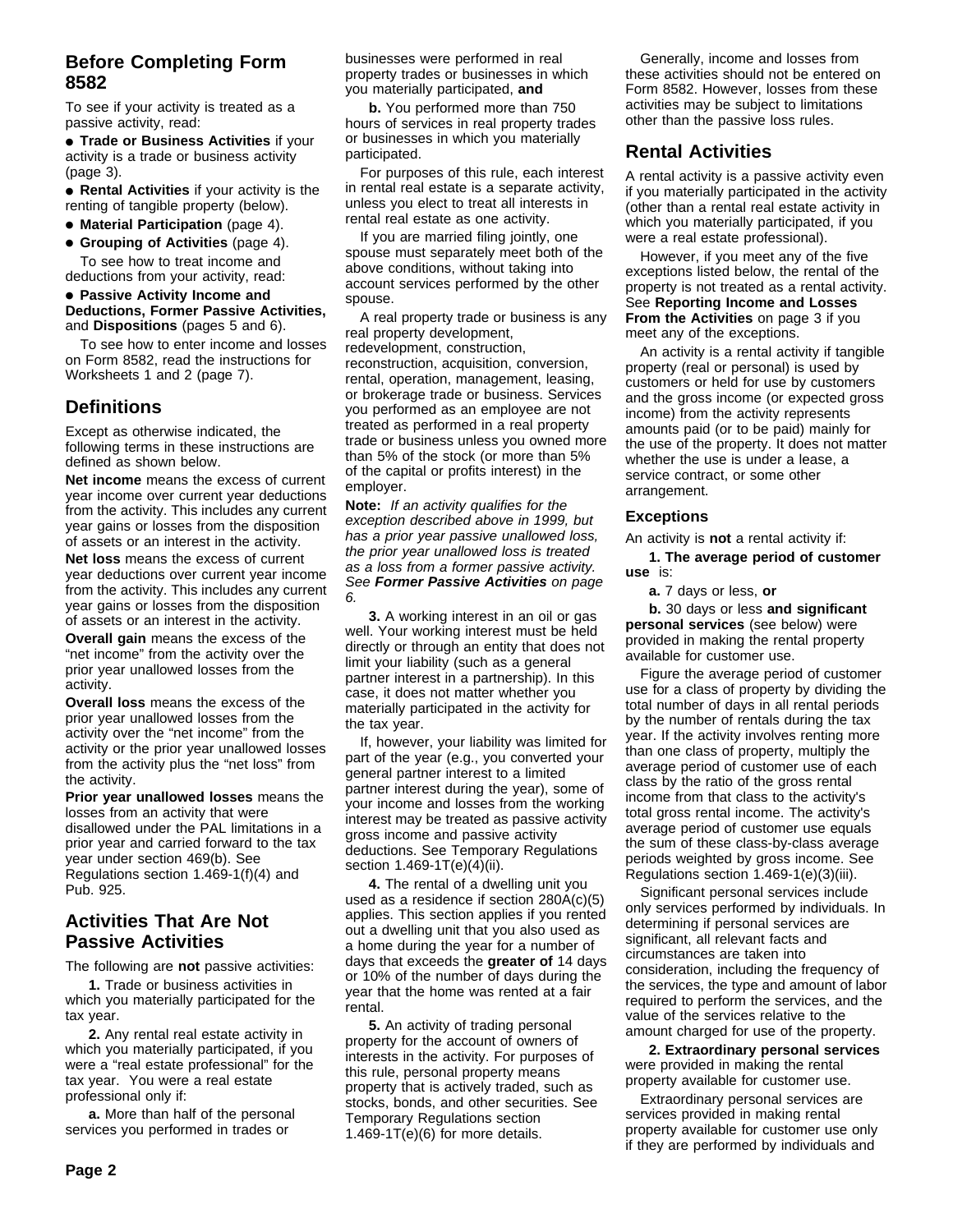the customers' use of the property is incidental to their receipt of the services.

**3.** Rental of the property is **incidental** to a nonrental activity.

The rental of property is incidental to an activity of holding property for investment if the main purpose of holding the property is to realize a gain from its appreciation and the gross rental income is less than 2% of the smaller of the **unadjusted basis** or the fair market value (FMV) of the property.

Unadjusted basis means the cost of the property without regard to depreciation deductions or any other basis adjustment described in section 1016.

The rental of property is incidental to a trade or business activity if:

**a.** You own an interest in the trade or business activity during the tax year;

**b.** The rental property was mainly used in the trade or business activity during the tax year or during at least 2 of the 5 preceding tax years; and

**c.** The gross rental income from the property is less than 2% of the smaller of the unadjusted basis or the FMV of the property.

Lodging provided for the employer's convenience to an employee or the employee's spouse or dependents is incidental to the activity or activities in which the employee performs services.

**4.** You customarily make the rental property available during defined business hours for nonexclusive use by various customers.

**5.** You provide property for use in a nonrental activity of a partnership, S corporation, or a joint venture in your capacity as an owner of an interest in the partnership, S corporation, or joint venture.

**Example.** If a partner contributes the use of property to a partnership, none of the partner's distributive share of partnership income is income from a rental activity unless the partnership is engaged in a rental activity.

Also, a partner's gross income from a guaranteed payment under section 707(c) is not income from a rental activity. The determination of whether the property used in the activity is provided in the partner's capacity as an owner of an interest in the partnership is made on the basis of all the facts and circumstances.

#### **Reporting Income and Losses From the Activities**

If you meet any of the five exceptions listed above, your rental of the property is not a rental activity. You must then determine:

**1.** Whether your rental of the property is a trade or business activity (see **Trade or Business Activities** below) and, if so,

**2.** Whether you materially participated in the activity for the tax year.

● If the activity is a trade or business activity in which you **did not** materially participate, enter the income and losses from the activity on Worksheet 2.

● If you meet any of the five exceptions listed above and the activity is a trade or business activity in which you **did** materially participate, report any income or loss from the activity on the forms or schedules you normally use.

If you **did not** meet any of the five exceptions, the rental activity is generally a passive activity. Special rules apply if you conduct the rental activity through a PTP or if any of the rules described under **Recharacterization of Passive Income** on page 5 apply. See the PTP rules on page 10.

If none of the special rules apply, enter the passive rental activity on Worksheet 1 or 2.

 Worksheet 1 is for passive rental real estate activities in which you actively participated. See **Active Participation in a Rental Real Estate Activity** below.

 Worksheet 2 is for passive rental real estate activities in which you did not actively participate, activities of renting personal property, and other passive trade or business activities.

See the instructions for Worksheets 1 and 2 on page 7.

#### **Trade or Business Activities**

A trade or business activity is an activity (other than a rental activity or an activity treated as incidental to an activity of holding property for investment) that:

**1.** Involves the conduct of a trade or business (within the meaning of section 162),

**2.** Is conducted in anticipation of starting a trade or business, or

**3.** Involves research or experimental expenditures deductible under section 174 (or that would be if you chose to deduct rather than capitalize them).

Trade or business activities are generally reported on Schedule C, C-EZ, or F, or in Part II or III of Schedule E. See **Publicly Traded Partnerships (PTPs)** on page 10. See Pub. 925 for how to report income or losses from significant participation passive activities.

# **Active Participation in a Rental Real Estate Activity**

If you actively participated in a passive rental real estate activity, you may be able to deduct from nonpassive income up to \$25,000 of loss from the activity. This special allowance is an exception to the general rule disallowing losses in excess of income from passive activities.

The special allowance is not available if you were married, are filing a separate return for the year, and lived with your spouse at any time during the year.

Only an individual, a **qualifying estate,** or a **qualified revocable trust** that made an election to treat the trust as part of the decedent's estate can actively participate in a rental real estate activity. Limited partners cannot actively participate unless future regulations provide an exception.

A qualifying estate is the estate of a decedent for tax years ending less than 2 years after the date of the decedent's death if, before death, the decedent satisfied the active participation requirements for the rental real estate activity.

 A qualified revocable trust may elect to be treated as part of a decedent's estate for purposes of the special allowance for active participation in rental real estate activities. The election must be made by both the executor (if any) of the decedent's estate and the trustee of the revocable trust. This rule is effective for estates of decedents who died after August 5, 1997. For details, see section 645.

You are not considered to actively participate in a rental real estate activity if at any time during the tax year your interest (including your spouse's interest) in the activity was less than 10% (by value) of all interests in the activity. Active participation is a less stringent requirement than material participation (see **Material Participation** on page 4).

 You may be treated as actively participating if, for example, you participated in making management decisions or arranged for others to provide services (such as repairs) in a significant and bona fide sense. Management decisions that can count as active participation include:

- Approving new tenants,
- Deciding on rental terms,
- Approving capital or repair
- expenditures, and
- Other similar decisions.
	- The **maximum special allowance** is:

● \$25,000 for single individuals and married individuals filing a joint return for the tax year.

● \$12,500 for married individuals who file separate returns for the tax year and lived apart from their spouses at all times during the tax year.

● \$25,000 for a qualifying estate reduced by the special allowance for which the surviving spouse qualified.

If your modified adjusted gross income (defined on page 7) is \$100,000 or less (\$50,000 or less if married filing separately), your loss is deductible up to the amount of the maximum special allowance referred to in the preceding paragraph.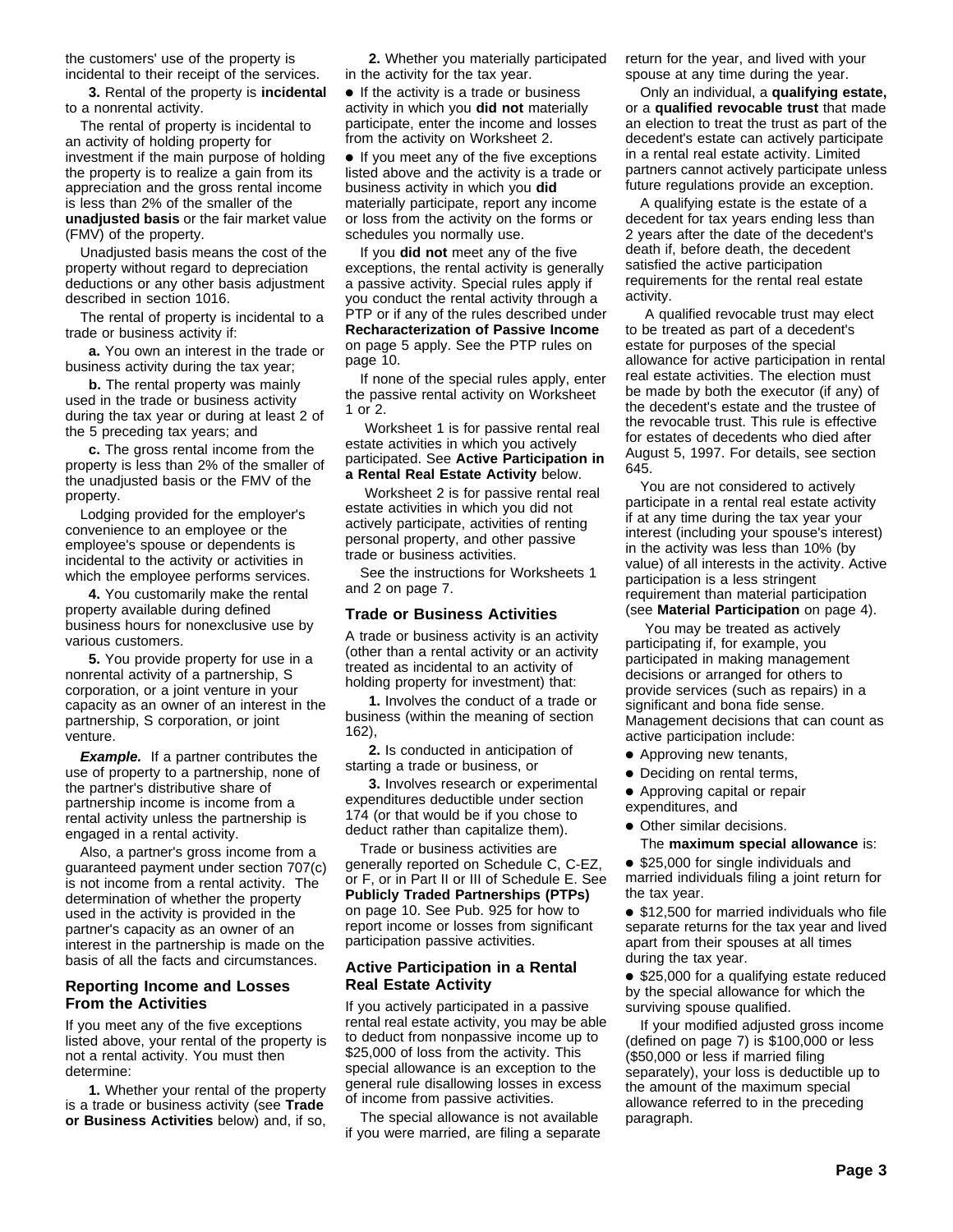If your modified adjusted gross income is more than \$100,000 (\$50,000 if married filing separately), your special allowance is limited to 50% of the difference between \$150,000 (\$75,000 if married filing separately) and your modified adjusted gross income.

 When modified adjusted gross income is \$150,000 or more (\$75,000 or more if married filing separately), there is no special allowance.

If you qualify under the active participation rules, use Worksheet 1 and see page 7 of the instructions.

# **Material Participation**

For the material participation tests listed below, participation generally includes any work done in connection with an activity if you owned an interest in the activity at the time you did the work. The capacity in which you did the work does not matter. However, work is **not** participation if

● It is not work that an owner would customarily do in the same type of activity, and

• One of your main reasons for doing the work was to avoid the disallowance of losses or credits from the activity under the passive activity rules.

**Proof of participation.** You may prove your participation in an activity by any reasonable means. You do not have to maintain contemporaneous daily time reports, logs, or similar documents if you can establish your participation by other reasonable means. For this purpose, reasonable means include, but are not limited to, identifying services performed over a period of time and the approximate number of hours spent performing the services during that period, based on appointment books, calendars, or narrative summaries.

**Tests for investors.** Work done as an investor in an activity is not treated as participation unless you were directly involved in the day-to-day management or operations of the activity. For purposes of this test, work done as an investor includes:

**1.** Studying and reviewing financial statements or reports on operations of the activity.

**2.** Preparing or compiling summaries or analyses of the finances or operations of the activity for your own use.

**3.** Monitoring the finances or operations of the activity in a nonmanagerial capacity.

**Tests for a spouse.** Participation by your spouse during the tax year in an activity you own may be counted as your participation in the activity even if your spouse did not own an interest in the activity and whether or not you and your spouse file a joint return for the tax year.

**Tests for individuals.** You materially participated for the tax year in an activity if you satisfy at least one of the following tests:

**1.** You participated in the activity for more than 500 hours.

**2.** Your participation in the activity for the tax year was substantially all of the participation in the activity of all individuals (including individuals who did not own any interest in the activity) for the year.

**3.** You participated in the activity for more than 100 hours during the tax year, and you participated at least as much as any other individual (including individuals who did not own any interest in the activity) for the year.

**4.** The activity is a **significant participation activity** for the tax year, and you participated in all significant participation activities during the year for more than 500 hours.

 A significant participation activity is any trade or business activity in which you participated for more than 100 hours during the year and in which you did not materially participate under any of the material participation tests (other than this test 4).

**5.** You materially participated in the activity for any 5 (whether or not consecutive) of the 10 preceding tax years.

**6.** The activity is a **personal service activity** in which you materially participated for any 3 (whether or not consecutive) preceding tax years.

An activity is a personal service activity if it involves the performance of personal services in the fields of health, law, engineering, architecture, accounting, actuarial science, performing arts, consulting, or any other trade or business in which capital is not a material income-producing factor.

**7.** Based on all the facts and circumstances, you participated in the activity on a regular, continuous, and substantial basis during the tax year.

You did not materially participate in the activity under this seventh test, however, if you participated in the activity for 100 hours or less during the tax year. Your participation in managing the activity does not count in determining whether you materially participated under this test if:

**a.** Any person (except you) received compensation for performing services in the management of the activity; or

**b.** Any individual spent more hours during the tax year than you spent performing services in the management of the activity (regardless of whether the individual was compensated for the management services).

**Special rules for limited partners.** If you are a limited partner in an activity, you generally **did not** materially participate in the activity. You **did** materially participate in the activity, however, if you met material participation test 1, 5, or 6 above for the tax year.

However, for purposes of the material participation tests you are not treated as a limited partner if you were a general partner in the partnership at all times during the partnership's tax year ending with or within your tax year (or, if shorter, during the portion of the partnership's tax year in which you directly or indirectly owned your limited partner interest).

A limited partner's share of an electing large partnership's taxable income or loss from all trade or business and rental activities is treated as income or loss from the conduct of a single passive trade or business activity.

**Special rules for certain retired or disabled farmers and surviving spouses of farmers.** Certain retired or

disabled farmers and surviving spouses of farmers are treated as materially participating in a farming activity if the real property used in the activity would meet the estate tax rules for special valuation of farm property passed from a qualifying decedent. See Temporary Regulations section 1.469-5T(h)(2).

**Estates and trusts.** The PAL limitations apply in figuring the distributable net income and taxable income of an estate or trust. See Temporary Regulations section  $1.469 - 1T(b)(2)$  and  $(3)$ . The rules for determining material participation for this purpose have not yet been issued.

# **Grouping of Activities**

Generally, one or more trade or business activities or rental activities may be treated as a single activity if the activities make up an appropriate economic unit for the measurement of gain or loss under the passive activity rules. Whether activities make up an appropriate economic unit depends on all the relevant facts and circumstances. The factors given the greatest weight in determining whether activities make up an appropriate economic unit are:

**1.** Similarities and differences in types of trades or businesses,

- **2.** The extent of common control,
- **3.** The extent of common ownership,
- **4.** Geographical location, and

**5.** Reliance between or among the activities.

**Example.** You have a significant ownership interest in a bakery and a movie theater in Baltimore and in a bakery and a movie theater in Philadelphia. Depending on all the relevant facts and circumstances, there may be more than one reasonable method for grouping your activities. For instance, the following groupings may or may not be permissible:

● A single activity,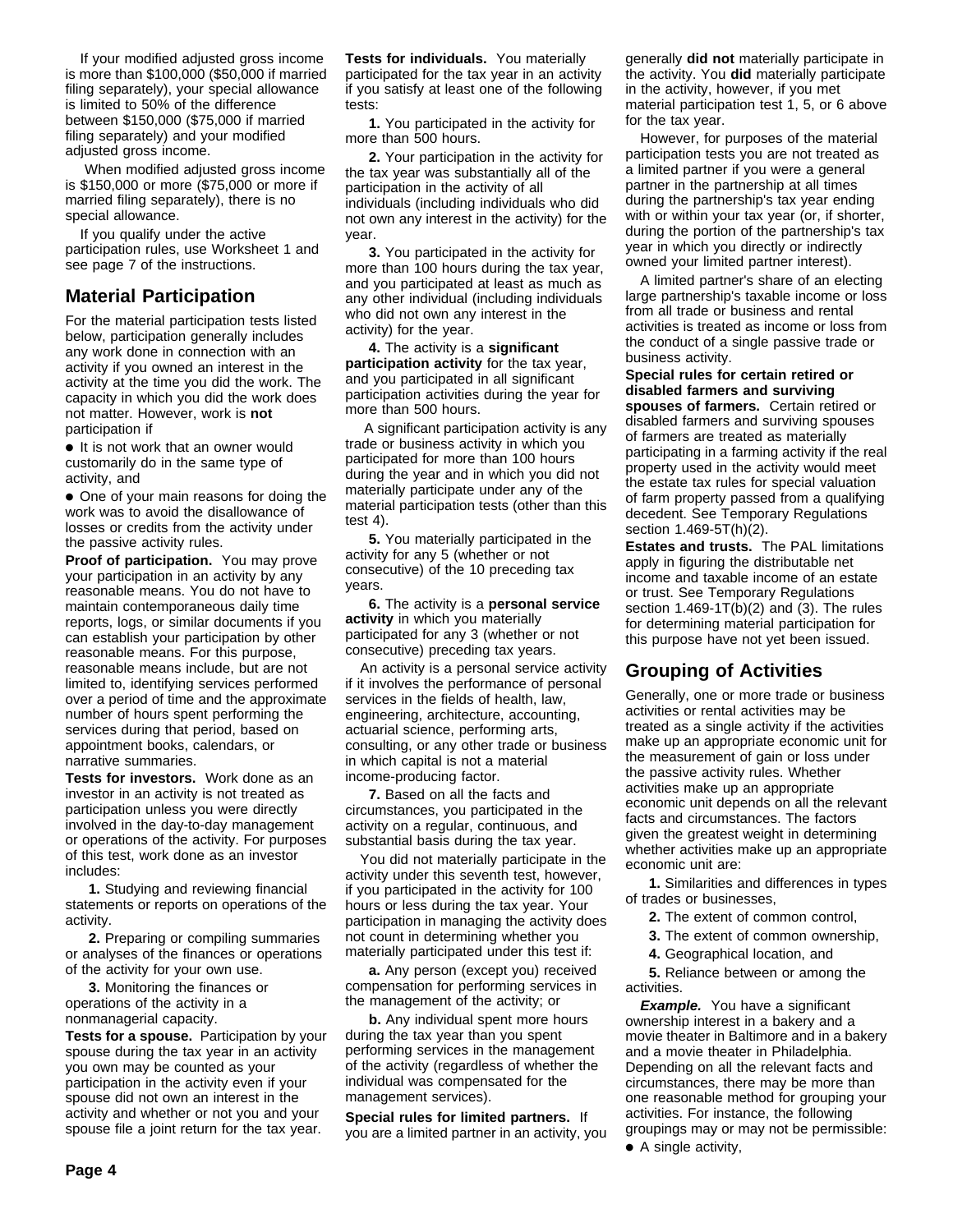● A movie theater activity and a bakery activity,

● A Baltimore activity and a Philadelphia activity, or

● Four separate activities.

Once you choose a grouping under these rules, you must continue using that grouping in later tax years unless a material change in the facts and circumstances makes it clearly inappropriate.

The IRS may regroup your activities if your grouping fails to reflect one or more appropriate economic units and one of the primary purposes of your grouping is to avoid the passive activity limitations.

#### **Limitation on grouping certain activities.** The following activities may **not** be grouped together:

**1.** A rental activity with a trade or business activity unless the activities being grouped together make up an appropriate economic unit, and

**a.** The rental activity is insubstantial relative to the trade or business activity or vice versa, or

**b.** Each owner of the trade or business activity has the same proportionate ownership interest in the rental activity. If so, the portion of the rental activity involving the rental of property used in the trade or business activity may be grouped with the trade or business activity.

**2.** An activity involving the rental of real property with an activity involving the rental of personal property (except for personal property provided in connection with the real property or vice versa).

**3.** Any activity with another activity in a different type of business and in which you hold an interest as a limited partner or as a limited entrepreneur (as defined in section 464(e)(2)) if that other activity engages in holding, producing, or distributing motion picture films or videotapes; farming; leasing section 1245 property; or exploring for (or exploiting) oil and gas resources or geothermal deposits.

#### **Activities conducted through partnerships, S corporations, and C corporations subject to section 469.** Once a partnership or corporation determines its activities under these rules, a partner or shareholder may use these rules to group those activities with:

● Each other,

● Activities conducted directly by the partner or shareholder, or

● Activities conducted through other partnerships and corporations.

 A partner or shareholder may not treat as separate activities those activities grouped together by the partnership or corporation.

**Partial disposition of an activity.** You may treat the disposition of substantially

all of an activity as a separate activity if you can prove with reasonable certainty:

**1.** The prior year unallowed losses, if any, allocable to the part of the activity disposed of, and

**2.** The net income or loss for the year of disposition allocable to the part of the activity disposed of.

# **Passive Activity Income and Deductions**

Take into account only passive activity income and passive activity deductions in determining your net income or net loss from all passive activities or any passive activity.

**Example.** If your passive activity is reported on Schedule C, C-EZ, E, or F, and the activity has no prior year unallowed losses or any gain or loss from the disposition of assets or an interest in the activity, take into account only the passive activity income and passive activity deductions from the activity in determining the amount to enter on Form 8582 and the worksheets.

If you own an interest in a passive activity through a partnership or an S corporation, the partnership or S corporation will generally provide you with the net income or net loss from the passive activity. If, however, the partnership or S corporation must state an item of gross income or deduction separately to you, and the gross income or deduction is passive activity gross income or a passive activity deduction (respectively), include that amount in figuring the net income or net loss entered on Form 8582 and the worksheets.

**CAUTION** year unallowed losses from the The partnership or S corporation<br>does not have a record of any prior passive activities of the partnership or S corporation. If you had prior year unallowed losses from these activities, they can be found in column (c) of your 1998 Worksheet 4.

# **Passive Activity Income**

In determining your overall gain or loss from all passive activities or any passive activity, take into account only passive activity income. Do not enter income that is not passive activity income on Form 8582 or the worksheets.

Passive activity income includes all income from passive activities, including (with certain exceptions described in Temporary Regulations section 1.469-2T(c)(2) and Regulations section 1.469-2(c)(2)) gain from the disposition of an interest in a passive activity or property used in a passive activity at the time of the disposition.

Passive activity income **does not** include the following:

● Income from an activity that is not a passive activity.

● Portfolio income, including interest, dividends, annuities, and royalties not derived in the ordinary course of a trade or business and gain or loss from the disposition of property that produces those types of income or is held for investment (see section 163(d)(5)). See Temporary Regulations section 1.469-2T(c)(3).

● Alaska Permanent Fund dividends.

● Personal service income, including salaries, wages, commissions, self-employment income from trade or business activities in which you materially participated for the tax year, deferred compensation, taxable social security and other retirement benefits, and payments from partnerships to partners for personal services. See Temporary Regulations section 1.469-2T(c)(4).

● Income from positive section 481 adjustments allocated to activities other than passive activities. See Temporary Regulations section 1.469-2T(c)(5).

● Income or gain from investments of working capital.

● Income from an oil or gas property if you treated any loss from a working interest in the property for any tax year beginning after 1986 as a nonpassive loss under the rule excluding working interests in oil and gas wells from passive activities. See Regulations section 1.469-2(c)(6).

● Any income from intangible property if your personal efforts significantly contributed to the creation of the property.

● Any income treated as income that is not passive activity income under Temporary Regulations section

1.469-2T(f) and Regulations section 1.469-2(f). See **Recharacterization of Passive Income** below.

- Overall gain from any interest in a PTP.
- State, local, and foreign income tax refunds.

● Income from a covenant not to compete.

● Any reimbursement of a casualty or theft loss included in income to recover all or part of a prior year loss deduction, if the deduction for the loss was not treated as a passive activity deduction.

● Cancellation of debt income to the extent that at the time the debt is discharged the debt is not properly allocable under Temporary Regulations section 1.163-8T to passive activities.

#### **Recharacterization of Passive Income**

Certain income from passive activities may be recharacterized and excluded from passive activity income. The amount of income recharacterized equals the net income from the sources below. If during the tax year you received net income from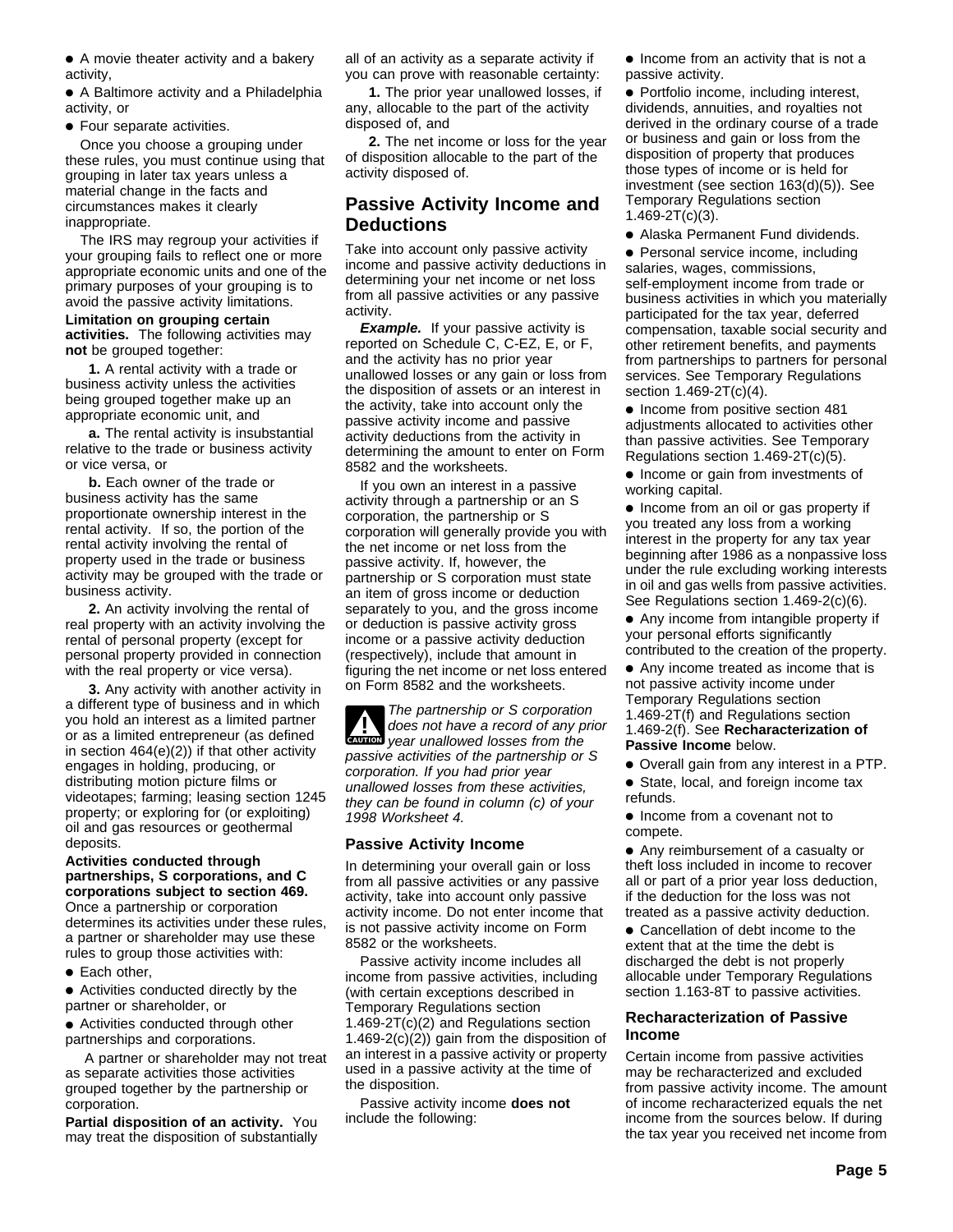any sources described below (either directly or through a partnership or an S corporation), see Pub. 925 to find out how to report net income or loss from these sources. Also see Temporary Regulations section 1.469-2T(f) and Regulations section 1.469-2(f) for more information.

Income from the following sources may be subject to the net income recharacterization rules.

● Significant participation passive activities defined on page 4.

● Rental of property when less than 30% of the unadjusted basis of the property is subject to depreciation.

- Passive equity-financed lending activities.
- Rental of property incidental to a development activity.
- Rental of property to a nonpassive activity.

● Acquisition of an interest in a pass-through entity that licenses intangible property.

#### **Passive Activity Deductions**

In determining your overall gain or overall loss from all passive activities or any passive activity, take into account only passive activity deductions.

Passive activity deductions include all deductions from activities that are passive activities for the tax year and all deductions from passive activities that were disallowed under the PAL rules in prior tax years and carried forward to the tax year under section 469(b). See Regulations section 1.469-1(f)(4).

Passive activity deductions include losses from dispositions of property used in a passive activity at the time of the disposition and losses from a disposition of less than your entire interest in a passive activity. See **Dispositions** (below) for the treatment of losses upon certain dispositions of your entire interest in an activity.

Passive activity deductions **do not** include the following:

● Deductions for expenses (other than interest expense) that are clearly and directly allocable to portfolio income.

● Interest expense, other than interest expense properly allocable under Temporary Regulations section 1.163-8T to passive activities (e.g., qualified home mortgage interest and capitalized interest expense are not passive activity deductions).

● Losses from dispositions of property that produce portfolio income or property held for investment.

- State, local, and foreign income taxes.
- Miscellaneous itemized deductions that
- may be disallowed under section 67.
- Charitable contribution deductions.

● Net operating loss deductions, percentage depletion carryovers under section 613A(d), and capital loss carryovers.

● Deductions and losses that would have been allowed for tax years beginning before 1987, but for basis or at-risk **limitations** 

● Net negative section 481 adjustments allocated to activities other than passive activities. See Temporary Regulations section 1.469-2T(d)(7).

● Deductions for losses from fire, storm, shipwreck or other casualty, or from theft, if losses similar in cause and severity do not recur regularly in the activity.

• The deduction allowed under section 164(f) for one-half of self-employment taxes.

# **Former Passive Activities**

A former passive activity is any activity that was a passive activity in a prior tax year, but is not a passive activity in the current tax year. A prior year unallowed loss from a former passive activity is allowed to the extent of the current year income from the activity.

**If the current year net income from the activity is less than the prior year unallowed loss,** enter the prior year unallowed loss and any current year net income from the activity on Form 8582 and the applicable worksheets.

**If the current year net income from the activity is greater than or equal to the prior year unallowed loss from the activity,** report the income and loss on the forms and schedules you would normally use; do not enter the amounts on Form 8582.

**If the activity has a net loss for the current year,** enter the prior year unallowed loss (but not the current year loss) on Form 8582 and the applicable worksheets.

To report a disposition of a former passive activity, follow the rules under **Dispositions** below.

# **Dispositions**

#### **Disposition of Less Than an Entire Interest**

Gains and losses from the disposition of less than an entire interest in an activity are treated as part of the net income or loss from the activity for the current year.

**Note:** A disposition of less than substantially all of an entire interest **does not** trigger the allowance of prior year unallowed losses.

#### **Disposition of an Entire Interest**

If you disposed of your entire interest in a passive activity or a former passive activity to an unrelated person in a **fully taxable transaction** during the tax year, your losses allocable to the activity for the year are not limited by the PAL rules.

A fully taxable transaction is a transaction in which you recognize all your realized gain or loss.

If you are using the installment method to report this kind of disposition, to figure the loss for the current year that is not limited by the PAL rules, multiply your overall loss (which **does not** include losses allowed in prior years) by the following fraction:

Gain recognized in the current year

Unrecognized gain as of the beginning of the current year

A partner in a PTP is not treated as having disposed of an entire interest in an activity of a PTP until there is an entire disposition of the partner's interest in the PTP.

## **Reporting an Entire Disposition on Schedule D or Form 4797**

When you completely dispose of your entire interest in a passive activity or a former passive activity, you may have to report net income or loss and prior year unallowed losses from the activity. All the net income and losses are reported on the forms and schedules you normally use.

Combine any income and losses (including any prior year unallowed losses) from the activity for the tax year to see if you have an overall gain or loss.

If you have an overall gain from a passive activity and you have other passive activities to report on Form 8582, include the income, losses, and prior year unallowed losses on Worksheet 1 or 2.

If this is your only passive activity or a former passive activity, report any income and losses (including any prior year unallowed losses) on the forms and schedules you normally use and do not include the income or losses on the worksheets or Form 8582.

If you have an overall loss when you combine the income and losses, do not use the worksheets or Form 8582 for the activity. Any losses (including prior year unallowed losses) are allowed in full. Report the income and losses on the forms and schedules you normally use.

If you must figure modified adjusted gross income for line 6 of Form 8582, the overall loss from this activity is a nonpassive loss and must be used when figuring modified adjusted gross income. This is because an overall loss from an entire disposition of a passive activity is a nonpassive loss when there is an aggregate loss from all other passive activities.

**Example 1. Activity with overall gain.** You sell your entire interest in a rental property in which you actively participated at a gain of \$15,525. \$7,300 of the gain is section 1231 gain reported on Form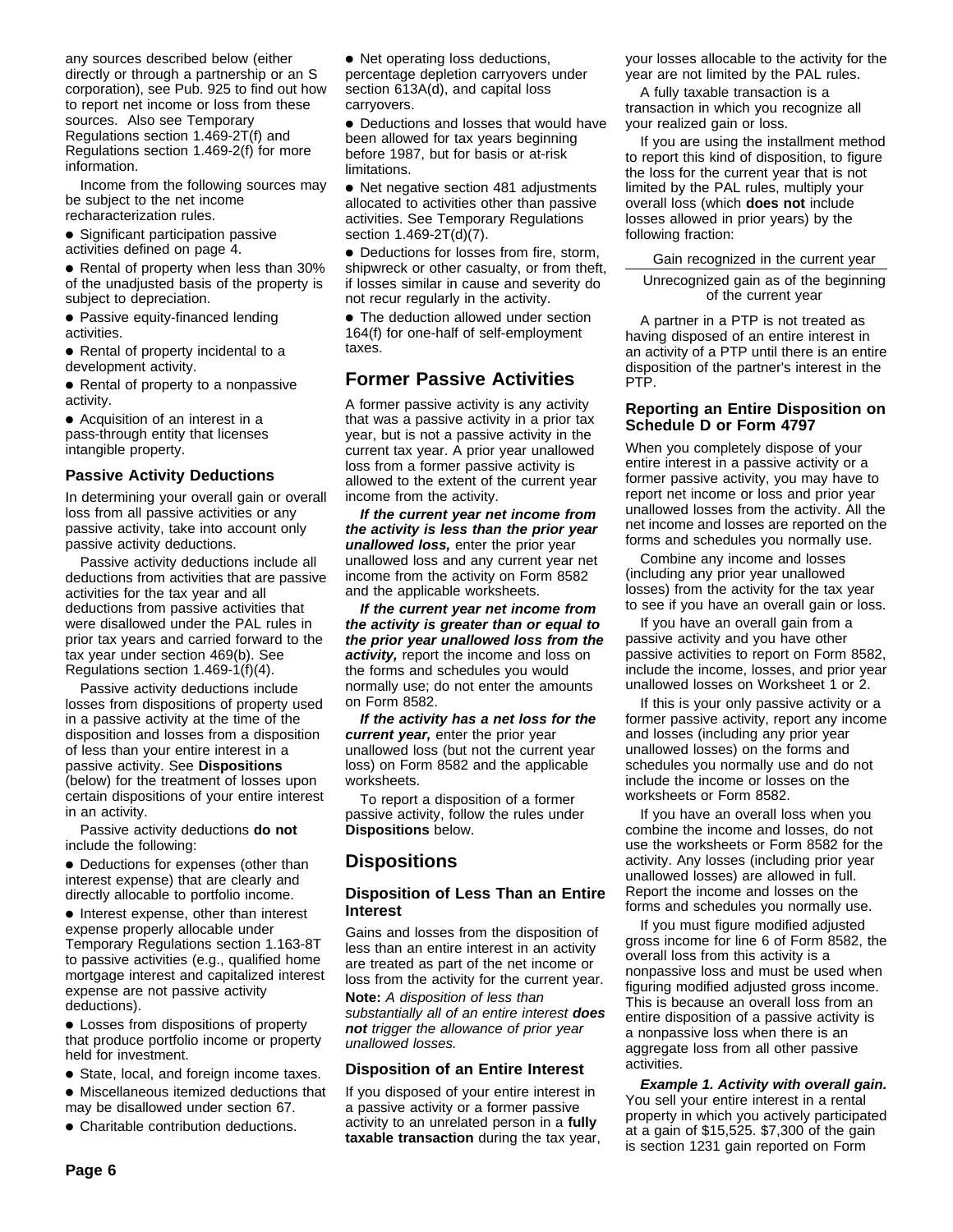4797, Part I, and \$8,225 is ordinary recapture income reported on Form 4797, Part II. On line 23 of Schedule E (Form 1040), you report a total loss of \$15,450. This includes a current year \$2,800 net loss, and a \$12,650 prior year unallowed loss.

If you had other passive activities reportable on Form 8582, you would make the following entries on Worksheet 1. You would enter the \$15,525 gain on the disposition in column (a), the current year loss of \$2,800 in column (b), and the prior year unallowed loss of \$12,650 in column (c).

**Example 2. Activity with overall loss.** You sell your entire interest in a limited partnership and this is your only passive activity. You have a current year Schedule E loss of \$3,330, a Schedule E prior year unallowed loss of \$1,115, and a Schedule D gain of \$2,000 from the sale of your interest in the partnership.

Because there is an overall loss of \$2,445 after combining the gain and losses, none of the amounts are entered on Worksheet 2 or on Form 8582.

The net loss plus the prior year unallowed loss  $(\$3,330 + \$1,115 =$ \$4,445) is entered on Schedule E, Part II, column (i), and the \$2,000 gain on the sale is entered on Schedule D, in either Part I or Part II, depending on how long the partnership interest was held.

# **Specific Instructions**

# **Part I — 1999 Passive Activity Loss (PAL)**

Use Part I to combine the net income and net loss from all passive activities to determine if you have a PAL for 1999. **Note:** See Pub. 925 for examples showing how to complete the worksheets.

# **Worksheet 1**

Individuals and qualifying estates who actively participated in rental real estate activities should use Worksheet 1 and include the income or loss from those activities on lines 1a through 1c of Form 8582. Use Worksheet 2 to figure the amounts to enter on lines 2a through 2c if you **did not** actively participate in a rental real estate activity.

**Note:** Do not enter a prior year unallowed loss in column (c) of Worksheet 1 **unless** you actively participated in the activity in **both** the year the loss arose **and** the current tax year. If you did not actively participate in both years, enter the prior year unallowed loss in column (c) of Worksheet 2.

**EXPLORER CAUTION**<br> **EAUTION** their spouses at any time during Married individuals who file separate returns and lived with the tax year do not qualify under the active participation rule and should use Worksheet 2 instead of Worksheet 1. **Column (a).** Enter the current year net income from each activity. Enter the total of column (a) on line 1a of Form 8582.

**Example.** If a Schedule C activity has current year profit of \$5,000 and a Form 4797 gain of \$2,000, enter \$7,000 in column (a).

**Column (b).** Enter the current year net loss for each activity. Do not enter any prior year unallowed losses in this column. Enter the total of column (b) on line 1b of Form 8582.

**Example.** If a Schedule E rental activity has a current year loss of \$4,500 on line 22 of Schedule E and a current year Form 4797 loss of \$1,000, enter (\$5,500) in column (b).

**Column (c).** Enter the prior year unallowed losses for each activity. These amounts can be found on Worksheet 4, column (c), of your 1998 Form 8582. Enter the total of column (c) from your 1999 Worksheet 1 on line 1c of Form 8582.

**Columns (d) and (e).** Combine income and losses in columns (a) through (c) for each activity and enter any overall gain for the activity in column (d) or any overall loss for the activity in column (e). Do not enter amounts from columns (d) and (e) on Form 8582. These amounts will be used when Form 8582 is completed to figure the loss allowed for the current year.

# **Worksheet 2**

Use Worksheet 2 to figure the amounts to enter on lines 2a through 2c for:

**1.** Passive trade or business activities,

**2.** Passive rental real estate activities that do not qualify for the special allowance, and

**3.** Rental activities other than rental real estate activities.

**Column (a).** Enter the total of column (a) on line 2a of Form 8582. Enter the current year net income for each activity. (See the example in the instructions under

column (a) for Worksheet 1, above.) **Column (b).** Enter the current year net loss for each activity. Enter the total of column (b) on line 2b of Form 8582. (See the example in the instructions under column (b) of Worksheet 1, above.)

**Column (c).** Enter the unallowed losses for the prior years for each activity. These amounts can be found on Worksheet 4, column (c), of your 1998 Form 8582. Enter the total of column (c) from your 1999 Worksheet 2 on line 2c of Form 8582.

**Columns (d) and (e).** Combine income and losses in columns (a) through (c) for each activity and enter any overall gain for the activity in column (d) or any overall loss for the activity in column (e). Do not enter amounts from columns (d) and (e) on Form 8582. These amounts will be used when Form 8582 is completed to figure the loss allowed for the current year.

# **Part II — Special Allowance for Rental Real Estate With Active Participation**

Use Part II to figure the maximum amount of rental loss allowed if you have a net loss from a rental real estate activity with active participation.

Enter all numbers in Part II as positive amounts (i.e., greater than zero).

## **Examples.**

**1.** Line 1d has a loss of \$47,000 and line 3 has a loss of \$42,000. Enter \$42,000 as a positive number on line 4.

**2.** Line 4 has a loss of \$42,000 and line 8 is \$25,000. Enter \$25,000 as a positive number on line 9.

**Line 5.** Married persons filing separate returns who lived apart from their spouses at all times during the year should enter \$75,000 on line 5 instead of \$150,000. Married persons filing separate returns who lived with their spouses at any time during the year are **not** eligible for the special allowance. They must enter zero on line 9 and go to line 10.

**Line 6.** To figure **modified adjusted gross income**, combine all the amounts used to figure adjusted gross income except:

● Passive income or loss included on Form 8582;

● Any rental real estate loss allowed under section 469(c)(7) to real estate professionals (defined under **Activities That Are Not Passive Activities** on page 2);

● Any overall loss from a PTP;

● The taxable amount of social security and tier 1 railroad retirement benefits;

● The deduction allowed under section 219 for contributions to IRAs and certain other qualified retirement plans;

● The deduction allowed under section 164(f) for one-half of self-employment taxes;

● The exclusion from income of interest from series EE and I U.S. savings bonds used to pay higher education expenses;

• The exclusion allowed under section 137 for expenses related to adoption assistance programs; or

● The student loan interest deduction.

Include portfolio income and expenses that are clearly and directly allocable to portfolio income in the modified adjusted gross income computation. Any income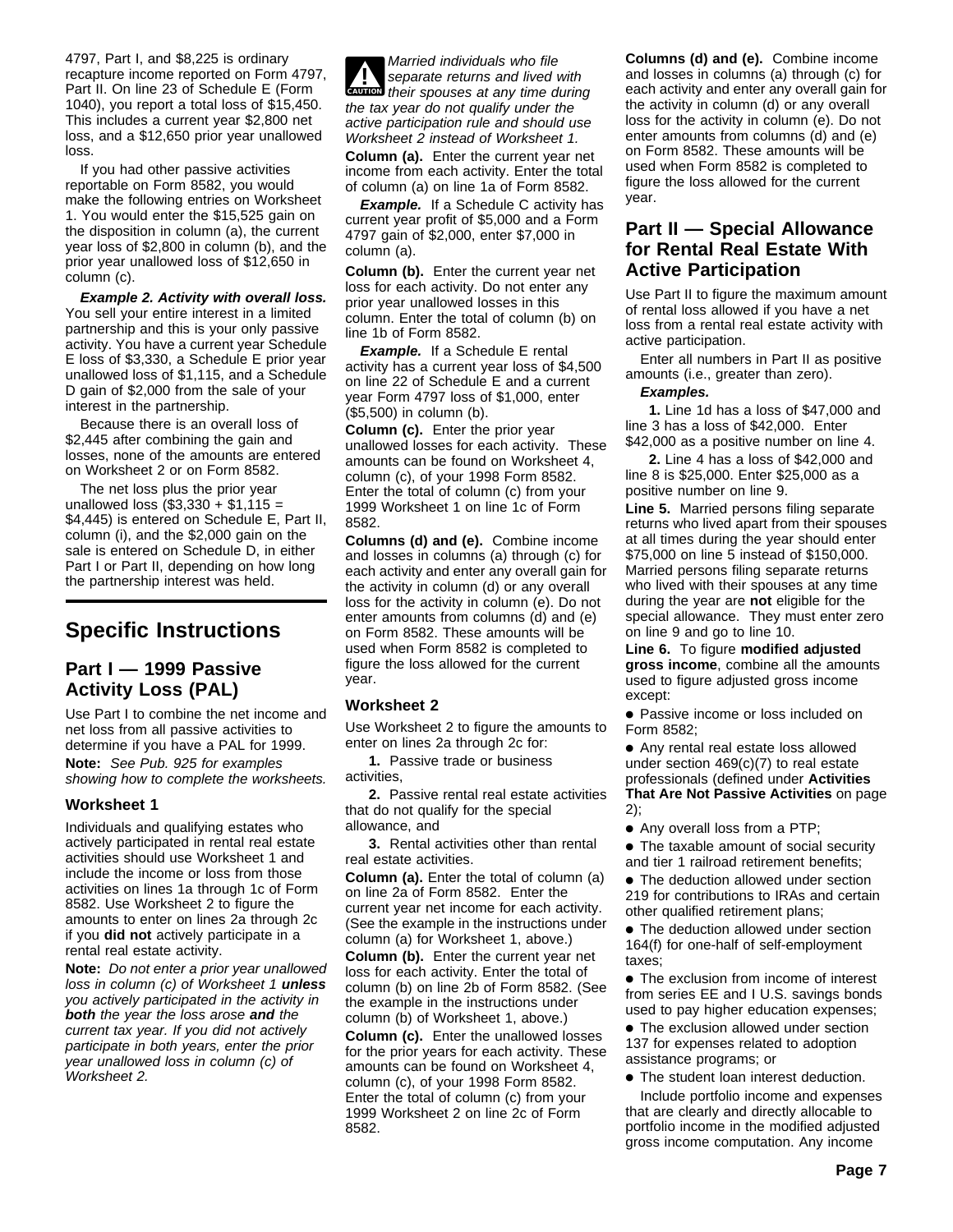that is treated as nonpassive income is included in the computation of modified adjusted gross income.

**Example.** Overall gain from a PTP and net income from an activity or item of property subject to the recharacterization of passive income rules is nonpassive income. In addition, an overall loss from the entire disposition of a passive activity is not included on Form 8582. Instead, the overall loss is a nonpassive loss and must be included in the computation of modified adjusted gross income.

**Example.** If your adjusted gross income on line 33 of Form 1040 is \$92,000, and you had taxable social security benefits of \$5,500 on line 20b, your modified adjusted gross income would be \$86,500 (\$92,000 – \$5,500). **Line 8.** Do not enter more than \$12,500 on line 8 if you are married filing a separate return and you and your spouse lived apart at all times during the year. Married persons filing separate returns who lived with their spouses at any time during the year are not eligible for the special allowance. They must enter zero on line 9 and go to line 10.

# **Part III — Total Losses Allowed**

Use Part III to figure the amount of the PAL (as determined in Part I) allowed for 1999 from all passive activities.

**Line 11.** Use the worksheets on Form 8582 and the following instructions for those worksheets to figure the unallowed loss to be carried forward and the allowed loss to report on the forms and schedules for 1999.

# **Worksheets 1 and 2**

Worksheets 1 and 2, columns (d) and (e), will show whether an activity had an overall gain or loss. If you have activities that show overall gain in column (d) of Worksheet 1 or 2, report all the income and losses listed in columns (a), (b), and (c) for those activities on the proper forms and schedules.

If you have activities in Worksheet 1 or 2 that show an overall loss in column (e), you will have to allocate the allowed loss on line 11 of Form 8582 to those activities by completing Worksheets 3, 4, and 5 or 6.

**Note:** Because of the 28% capital gain rate, you must identify amounts that are 28% rate gain or loss for the Schedule D for your return (and for Form 6781, if used).

28% rate gain or loss includes **all** collectibles gains and losses and section 1202 gain on the sale of qualified small business stock. See the instructions for Schedule D (Form 1040) for details, including the definitions of "collectibles gains and losses" and "section 1202 gain."

Start with Worksheet 3 if you have any activities in Worksheet 1 with an overall loss in column (e) and an amount on line 9 of Form 8582. If you do not have activities with an overall loss in Worksheet 1 or line 9 does not have an entry, start with Worksheet 4 for any activities in Worksheet 1 or 2 that show an overall loss in column (e).

#### **Worksheet 3**

Use Worksheet 3 if you have activities in Worksheet 1 with an overall loss in column (e) and an amount on line 9 of Form 8582.

**Column (a).** Enter the overall loss from column (e) of Worksheet 1 for each activity.

**Column (b).** Divide each of the individual losses shown in column (a) by the total of all the losses in column (a) and enter the ratio for each of the activities in column (b). The total of all the ratios should equal 1.00.

**Column (c).** Multiply line 9 of Form 8582 by each of the ratios in column (b) and enter the results in column (c). The total of column (c) should be the same as line 9 of Form 8582.

**Column (c) total is the same as column (a) total.** If the total losses in column (c) are the same as those in column (a):

All amounts in columns (a), (b), and (c) of Worksheet 1 should be reported on the proper forms and schedules.

The losses in Worksheet 1 are allowed in full and are not carried over to Worksheet 4. Complete Worksheet 4 only if you have activities with overall losses in column (e) of Worksheet 2.

**Column (c) total is less than column (a) total.** If the total losses in column (c) are less than the total losses in column (a), complete column (d).

**Column (d).** Subtract column (c) from column (a) and enter the results in column (d). Also enter the amounts from column (d) of Worksheet 3 in column (a) of Worksheet 4.

#### **Worksheet 4**

Complete Worksheet 4 if you have an overall loss in column (e) of Worksheet 2 or losses in column (d) of Worksheet 3 (from column (e) of Worksheet 1, if you did not have to complete Worksheet 3).

On Worksheet 4, enter the name of the activities and the form or schedule on which the loss is to be reported.

**Column (a).** Enter the amounts, if any, from column (d) of Worksheet 3 (from column (e) of Worksheet 1 if you did not have to complete Worksheet 3). Also enter the losses, if any, shown in column (e) of Worksheet 2.

**Column (b).** Divide each of the individual losses shown in column (a) by the total of all the losses in column (a) and enter the ratio for each of the activities in

column (b). The total of all the ratios should equal 1.00.

**Column (c).** Complete the following computation:

Multiply line C by the ratios in column (b) and enter the results in column (c).

If you have losses from the same activity that are to be reported on two or more different schedules, use Worksheet 6 instead of Worksheet 5 for those activities.

Also use Worksheet 6 if you have transactions from the same activity that are reported on the same schedule but must be separately identified for tax purposes; for example, capital losses that are 28% rate losses and those that are not.

#### **Worksheet 5**

Use Worksheet 5 for the activities listed in Worksheet 4 if all the loss from the same activity is reported on one form or schedule.

**Example.** Use Worksheet 5 if all the loss from the activity is reported on Schedule E, even though part of the loss may be a current year Schedule E loss and part of it may be from a Schedule E prior year unallowed loss.

**Column (a).** The loss to enter in column (a) of this worksheet is the net loss plus the prior year unallowed loss for each activity you enter in this worksheet. This amount can be found by adding the losses in columns (b) and (c) of Worksheets 1 and 2.

**Column (b).** Enter the amounts from column (c) of Worksheet 4 for the activities listed in this worksheet. These are your **unallowed losses for 1999.** Keep a record of these amounts so the losses can be used to figure your PAL next year.

**Column (c).** Subtract column (b) from column (a). These are the **losses allowed for 1999.** The amounts in this column should be reported on the form or schedule you normally use.

See the forms and schedules listed under **How To Report Allowed Losses** on page 9. Pub. 925 also has an extensive example of how to report passive income and losses on the forms and schedules.

#### **Worksheet 6**

Use Worksheet 6 for the activities listed in Worksheet 4, if you have losses from the same activity that are reported on two or more different forms and schedules, or different parts of the same form or schedule (such as 28% rate and non-28% rate capital losses reported in Part II of Schedule D). Worksheet 6 will allocate the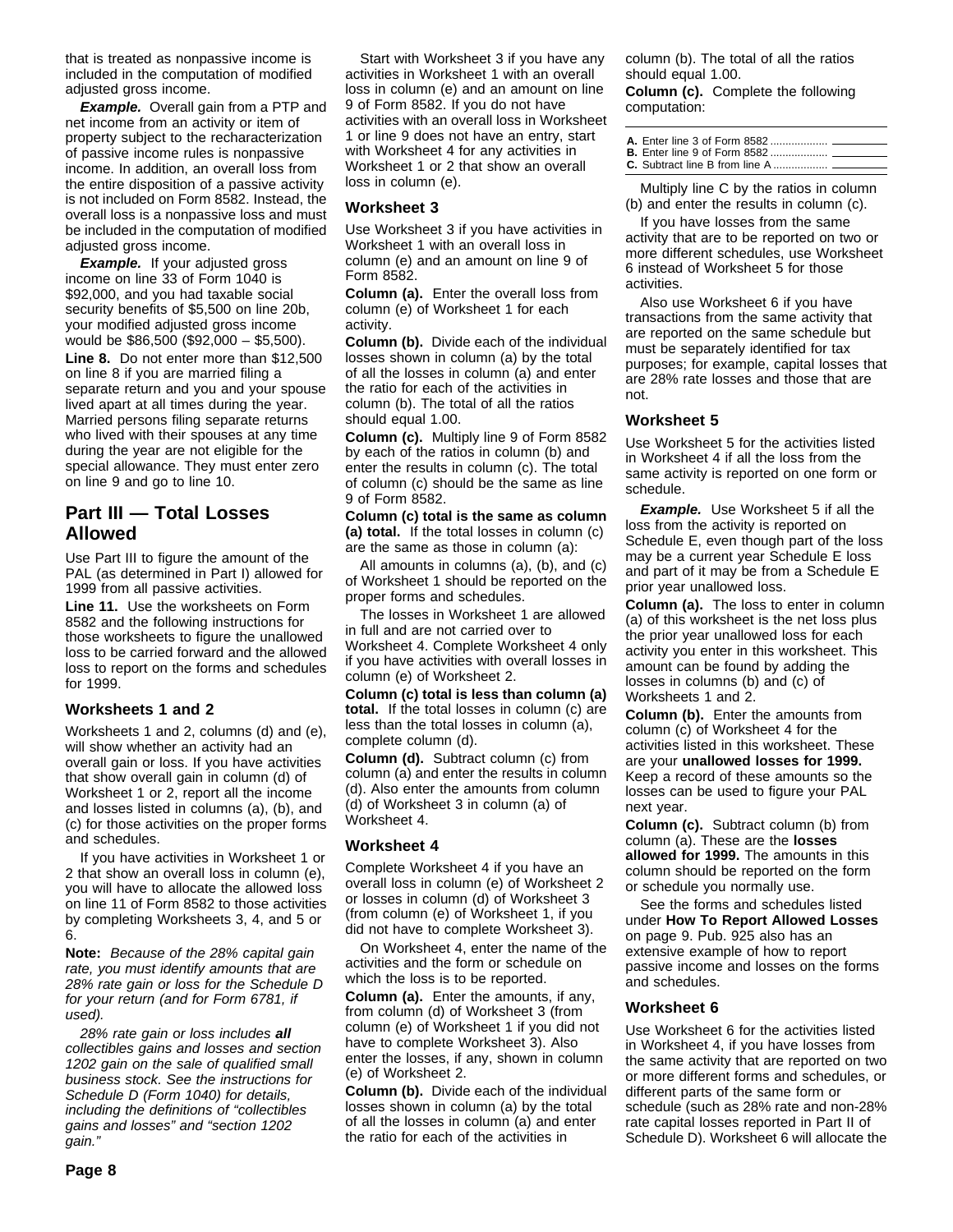loss allowed and unallowed for the activity and will allocate the allowed loss to the different forms or schedules used to report the losses.

Only the losses that would cause a difference in the tax liability if they were reported on a different form or schedule, or different parts of the same form or schedule, are kept separate. Those forms, schedules, and parts are:

● Schedules C, D (Parts I and II (28% rate losses and non-28% rate losses)), E, and F.

**Note:** You must make a separate entry in Schedule D, Part I or Part II, for every transaction reported. See the instructions for Schedule D (Form 1040).

● Forms 4684 (Section B), 4797 (Parts I and II), and 4835.

Use a separate copy of Worksheet 6 for each activity for which you have losses reported on two or more different forms or schedules or different parts of the same form or schedule (such as 28% rate and non-28% rate capital losses reported in Part II of Schedule D). When making entries in Worksheet 6, enter the name of the form or schedule and part on the line above line 1a.

**Line 1a, column (a).** Enter the net loss plus any prior year unallowed loss from the activity that goes on the same form, or in the case of Schedule D and Form 4797, the same part.

If you have a Schedule D 28% rate loss and a Schedule D non-28% rate loss, see the example on this page before completing Worksheet 6.

**Line 1b, column (a).** Enter any net income from the activity that goes on the same form or schedule as the loss on line 1a, column (a).

**Example.** You entered a prior year unallowed loss from Form 4797, Part I, on line 1a. If you have a current year gain that is reported on Form 4797, Part I, enter the gain on line 1b, column (a). If the activity did not have a Form 4797, Part I gain, enter zero on line 1b, column (a).

**Line 1c, column (b).** Subtract line 1b, column (a), from line 1a, column (a), and enter the result in column (b). If line 1b, column (a), is more than line 1a, column (a), enter zero in column (b).

**Column (c).** Divide each of the losses entered in column (b) by the total of column (b) and enter the ratio in this column. The total of this column should be 1.00.

**Column (d).** Find the unallowed loss for this activity in Worksheet 4, column (c), and multiply that unallowed loss by the ratio in column (c) of Worksheet 6. If you have entries in column (b) of Worksheet 6 that show zero, also enter zero for that form or schedule in this column.

The amount in this column is the **unallowed loss for 1999.** Keep a record of this worksheet so you can use the losses to figure your PAL next year. **Column (e).** Subtract the amount in column (d) from the loss entered on line 1a, column (a). This is the **allowed loss for 1999** to be entered on the forms or schedules. The forms and schedules you report on should show the losses from this column and the income, if any, for that activity from column (a) of Worksheet 1 or 2.

**Example of Schedule D (Form 1040) Transactions.** The taxpayer had the following Schedule D (Form 1040) transactions from two activities in 1999. Activity I

A passive activity prior year unallowed long-term capital loss (a 28% rate loss) of \$1,000 and a current year long-term capital loss of \$3,000.

#### Activity II

A current year collectibles loss (a 28% rate loss) of \$230 and net income of \$1,100 from Schedule E (Form 1040).

#### Worksheet 2

Activity I has an overall loss of \$4,000 (current year long-term capital loss of \$3,000 and a prior year unallowed long-term capital loss of \$1,000). Activity II has an overall gain of \$870 (current year net income of \$1,100 less a current year long-term capital loss of \$230). Line 11 of Form 8582 shows a loss allowed of \$1,100.

#### Worksheet 4

Activity I has an unallowed loss of \$3,130. (Line 3 of Form 8582 (\$3,130) less line 9 of Form 8582 (-0-) x 100%). All of the \$230 loss is allowed for Activity II.

#### Worksheet 6

Use Worksheet 6 to figure the portion of the unallowed loss attributable to the 28% rate loss and the portion attributable to the non-28% rate loss.

Enter the loss attributable to the 28% rate loss (\$1,000) and the loss attributable to the non-28% rate loss (\$3,000) as separate entries in Worksheet 6 (i.e., as if they were going to be reported on a different form or schedule). Then figure the ratio of each loss to the total of the two losses as follows. \$1,000/\$4,000 = .25. \$3,000/\$4,000 = .75. Multiply each of these ratios by the unallowed loss for Activity I shown in column (c) of Worksheet 4 (\$3,130).

Unallowed losses for Activity I:

- 28% rate loss: .25 x \$3,130 = \$782.50.
- Non-28% rate loss: .75 x \$3,130 = \$2,347.50.
- Allowed losses for Activity I:
- 28% rate loss: \$1,000 \$782.50 = \$217.50.
- Non-28% rate loss: \$3,000 \$2,347.50
- $=$  \$652.50.

The total loss allowed for Activity I (\$870) is entered in column (f), Part II, Schedule D (Form 1040) and the 28% rate loss (\$217.50) is entered in column (g). Keep a record of the unallowed 28% and non-28% rate losses to figure the PAL for these transactions next year.

See the forms and schedules listed under **How To Report Allowed Losses** below. Pub. 925 also has an extensive example of how to report passive income and losses on the forms and schedules.

# **How To Report Allowed Losses**

**Line 3 is income.** If line 3 of Form 8582 shows net income or zero, all the losses in columns (b) and (c) of Worksheets 1 and 2 are allowed in full. Report the income and losses in columns (a), (b), and (c) of Worksheets 1 and 2 on the forms and schedules normally used.

**Line 11 is the same as the total of lines 1b, 1c, 2b, and 2c.** In this case, all the losses in columns (b) and (c) of Worksheets 1 and 2 are allowed in full. Report the income and losses in columns (a), (b), and (c) of Worksheets 1 and 2 on the forms and schedules normally used.

**Columns (a) and (c) of Worksheet 3 are the same amount.** In this case, all the losses in columns (b) and (c) of Worksheet 1 are allowed in full. Report the income and losses in columns (a), (b), and (c) of Worksheet 1 on the forms and schedules normally used.

**Losses allowed in column (c) of Worksheet 5.** The amounts shown in column (c) of Worksheet 5 are the losses allowed for 1999 for the activities listed in that worksheet. Report the loss allowed from column (c) of Worksheet 5 and the income, if any, for that activity shown in column (a) of Worksheet 1 or 2, on the form or schedule normally used.

**Losses allowed in column (e) of Worksheet 6.** The amounts shown in column (e) of Worksheet 6 are the losses allowed for 1999 for the activity listed in that worksheet. Report the losses allowed from column (e) of Worksheet 6 and the income, if any, for that activity shown in column (a) of Worksheet 1 or 2, on the forms or schedules normally used.

#### **Schedules C and F, and Form 4835.**

Enter on the net profit or loss line of your schedule or form, the allowed passive loss from the worksheet. To the left of the entry space enter "PAL."

If the net profit or loss line on your form or schedule shows net profit for the year, reduce the net profit by the allowed loss from Worksheet 5 or 6 and enter the result on the net profit or loss line.

**Example.** Schedule C shows net profit for the year of \$5,000. The activity also has a Form 4797 gain of \$2,500 and a prior year unallowed Schedule C loss of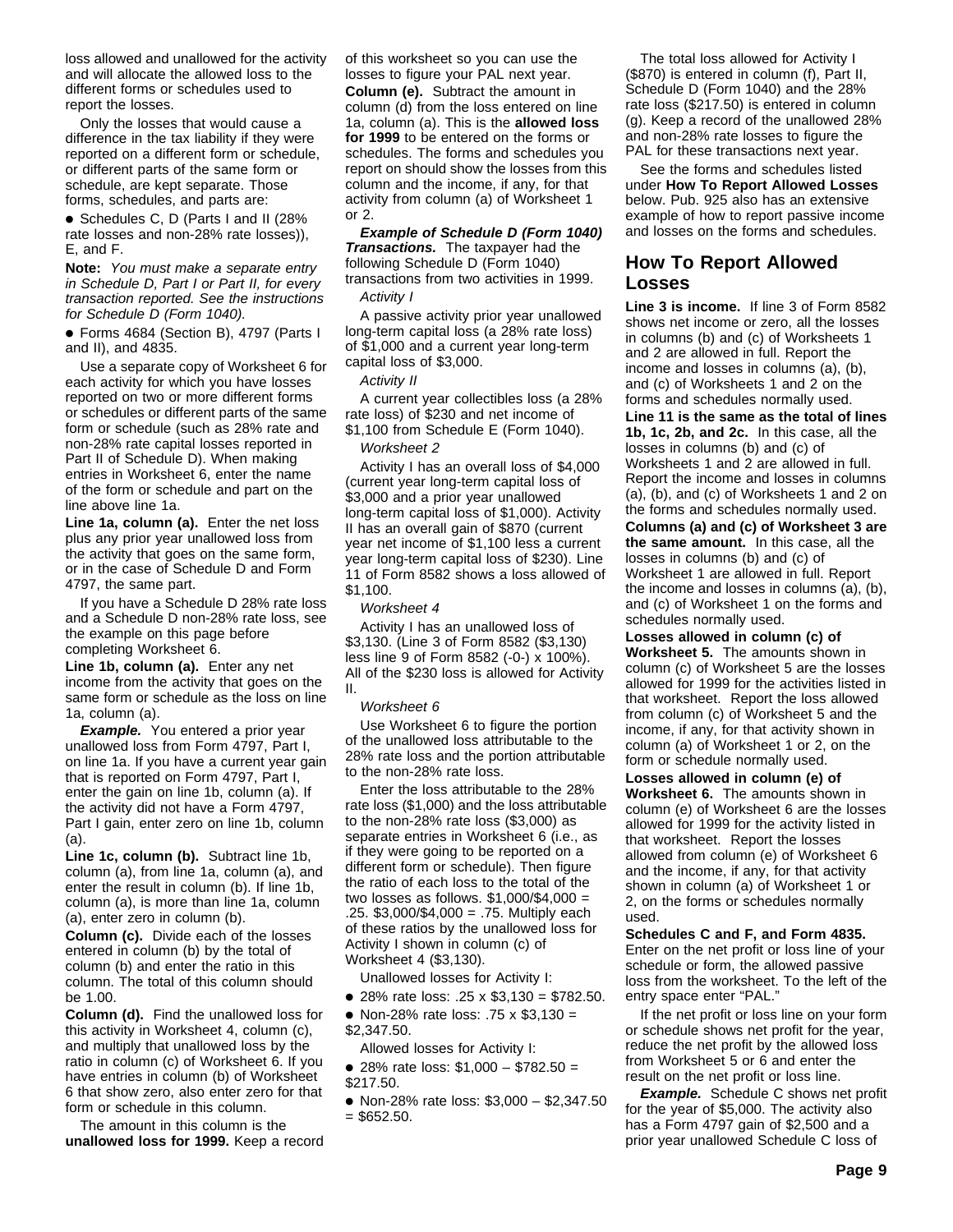\$6,000. The loss allowed for 1999 is \$6,000. Line 31 would show a net loss of \$1,000. To arrive at this answer, subtract the loss allowed for the year (\$6,000) from the net profit for the year (\$5,000). To the left of the entry space, enter "PAL."

See Schedule D and Form 4797 instructions below if you also had passive gains and losses from the sale of assets or an interest in the passive activity.

**Schedule E, Part I.** Enter the allowed loss from the worksheet on line 23 of Schedule E. An activity that has net profit for the year and prior year unallowed losses will have net profit on line 22 and the allowed loss on line 23. The allowed loss on line 23 will include the loss allowed to the extent of the net profit. Line 24 of Schedule E will show total net profit and line 25 will show total losses allowed (both passive and nonpassive). Line 26 will show the total net profit or loss.

**Schedule E, Parts II and III.** Any net income shown on your Schedule K-1 that is passive income should be entered as passive income in the appropriate column of Schedule E, Part II or III. Enter the passive loss allowed from Worksheet 5 or 6 in the appropriate column for passive losses. The passive losses allowed include the loss allowed to the extent of any net income from the activity. See Schedule D and Form 4797 instructions below if you also had passive gains or losses from the sale of assets or an interest in the passive activity.

**Form 4684, Section B.** Any passive activity gain from Form 4684 remains unchanged. It was used on Form 8582 to determine allowable PALs. If you did not have passive losses on Form 4684, complete Form 4684 and follow the instructions for that form regarding where to report the gain.

If you had passive losses from Form 4684, cross through the amount you first entered on line 31, 32, 38a, 38b, or 39 and show the allowed loss from the worksheet. To the left of the entry space enter "PAL."

**Schedule D and Form 4797.** If you sold assets from a passive activity or if you sold an interest in your passive activity, all gains from the activities should be shown on the appropriate line of Schedule D or Form 4797. Identify the gain as "From passive activity." Enter any allowed losses for Schedule D or Form 4797 on the appropriate line and to the left of the entry space enter "PAL."

**Entire disposition with an overall loss.** If you had an entire disposition of your interest in a passive activity and that activity had an overall loss, none of the gains, if any, or losses should have been entered on Form 8582 or the worksheets. However, all the gains and losses should be reported on the forms or schedules you normally use. To the left of the entry

space, enter "Entire disposition of passive activity."

**Entire disposition with an overall gain.** Gains and losses from this activity were included on Form 8582 so that the gains could offset other PALs. Report all the gains and losses on the forms and schedules you normally use and to the left of the entry space, enter "Entire disposition of passive activity."

# **Publicly Traded Partnerships (PTPs)**

A publicly traded partnership (PTP) is a partnership whose interests are traded on an established securities market or are readily tradable on a secondary market (or its substantial equivalent).

An established securities market includes any national securities exchange and any local exchange registered under the Securities Exchange Act of 1934 or exempted from registration because of the limited volume of transactions. It also includes any over-the-counter market.

A secondary market generally exists where a person stands ready to make a market in the interest. An interest is treated as readily tradable if the interest is regularly quoted by persons, such as brokers or dealers, who are making a market in the interest.

The substantial equivalent of a secondary market exists where there is no identifiable market maker, but the holder of an interest has a readily available, regular, and ongoing opportunity to sell or exchange his or her interest through a public means of obtaining or providing information of offers to buy, sell, or exchange interests. Similarly, the substantial equivalent of a secondary market exists where the prospective buyers and sellers have the opportunity to buy, sell, or exchange interests in a timeframe and with the regularity and continuity that the existence of a market maker would provide.

#### **Special Instructions for PTPs**

Section 469(k) provides that the passive activity limitations must be applied separately to items from each PTP. PALs through a PTP generally can only be used to offset income or gain from passive activities of the same PTP.

**Passive activity loss rules for partners in PTPs.** Do not report passive income, gains, or losses from a PTP on Form 8582. Instead, use the following rules to figure and report your income, gains, and losses from passive activities you held through each PTP you owned during the tax year:

**1.** Combine any current year income, gains and losses, and any prior year unallowed losses to see if you have an

overall loss from the PTP. Include only the same types of income and losses you would include in figuring your net income or loss from a non-PTP passive activity. See **Passive Activity Income and Deductions** on page 5.

**2.** If you have an overall gain, the net gain portion (total gain minus total losses) is nonpassive income. On the form or schedule you normally use, report the net gain portion as nonpassive income and the remaining income and the total losses as passive income and loss. To the left of the entry space, enter "From PTP."

 It is important to identify the nonpassive income because the nonpassive portion is included in modified adjusted gross income for figuring on Form 8582 the special allowance for active participation in a non-PTP rental real estate activity.

Also, you may be able to include the nonpassive income in investment income when figuring your investment interest expense deduction. See **Form 4952,** Investment Interest Expense Deduction.

**Example.** If you have Schedule E income of \$8,000, and a Form 4797 prior year unallowed loss of \$3,500 from the passive activities of a PTP, you have a \$4,500 overall gain (\$8,000 – \$3,500). On Schedule E, Part II, report the \$4,500 net gain as nonpassive income in column (k). In column (h), report the remaining Schedule E gain of \$3,500 (\$8,000 – \$4,500). On the appropriate line of Form 4797, report the prior year unallowed loss of \$3,500. Enter "From PTP" to the left of each entry space.

**3.** If you have an overall loss (but did not dispose of your entire interest in the PTP to an unrelated person in a fully taxable transaction during the year), the losses are allowed to the extent of the income and the excess loss is carried forward to use in a future year when you have income to offset it. Report as a passive loss on the schedule or form you normally use the portion of the loss equal to the income. Report the income as passive income on the form or schedule you normally use.

**Example.** You have a Schedule E loss of \$12,000 (current year losses plus prior year unallowed losses) and Form 4797 gain of \$7,200. Report the \$7,200 gain on the appropriate line of Form 4797. On Schedule E, Part II, report \$7,200 of the losses as a passive loss in column (g). Carry forward to 2000 the unallowed loss of \$4,800 (\$12,000 – \$7,200).

If you have unallowed losses from more than one activity of the PTP or from the same activity of the PTP that must be reported on different forms, allocate the unallowed losses on a pro rata basis to figure the amount allowed from each activity or on each form.